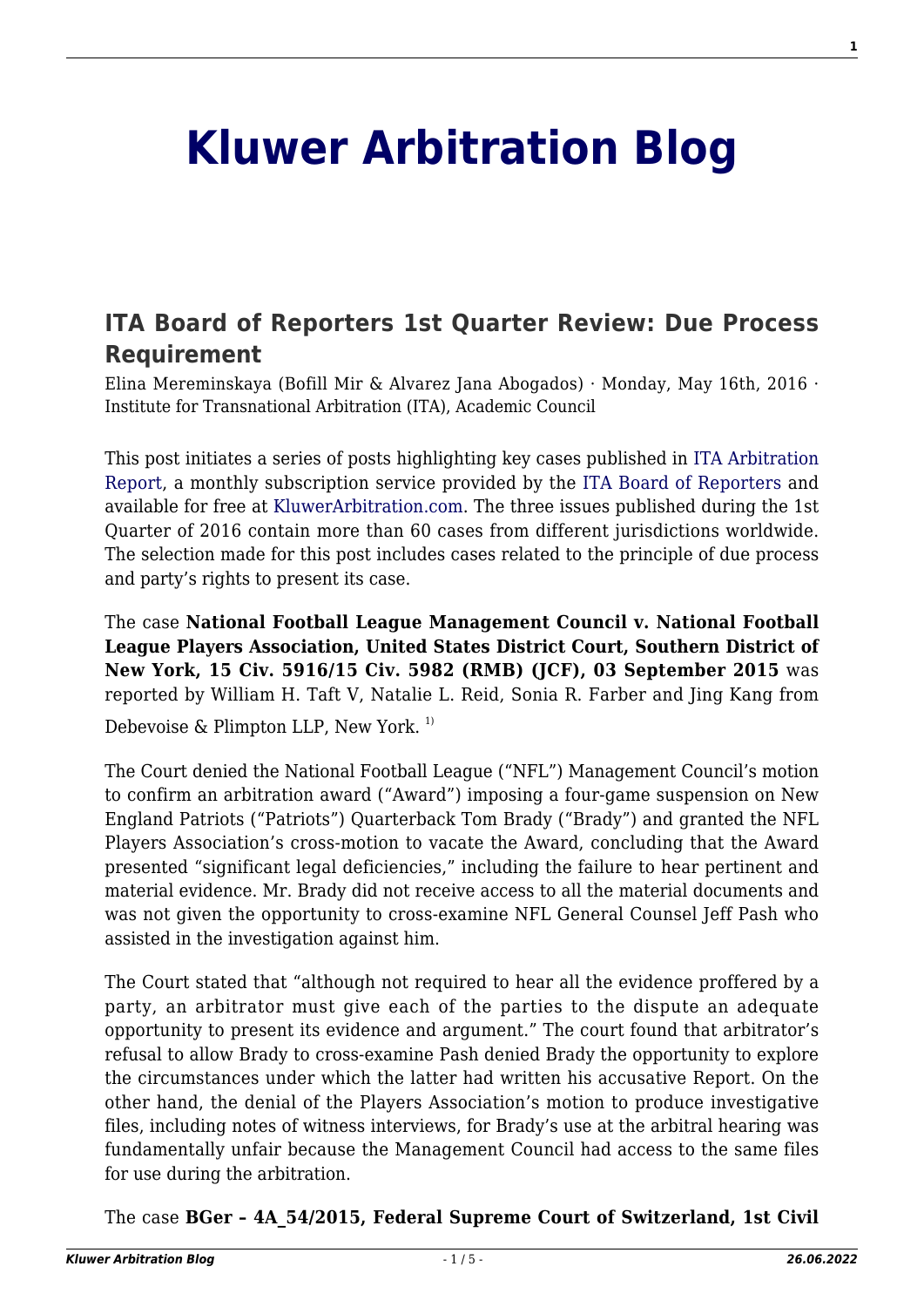Law Chamber, 4A 54/2015, 17 August 2015 was reported by Elisabeth

Leimbacher and Georg von Segesser from Schellenberg Wittmer, Zürich.<sup>2)</sup>

The dispute arose out of a "Consultancy Service Agreement" (CSA) the consultant agency and its client. Based on the CSA, the agency issued seven invoices. Only the first one was paid by the client. The arbitrator permitted the consultant to present arguments and witness testimony regarding the invoice N°6 for the first time at the hearing. In the award, the arbitrator admitted the claims for invoices N°1-5. The claim for invoice N°6 was denied.

The client challenged the award and argued that the arbitrator violated his right to be heard and the right to a fair and equal treatment because the issue of a certain invoice was raised for the first time at the hearing. The Supreme Court dismissed the claim as the petitioner lacked legal interest to set aside the award because the arbitrator decided the issue in his favor by rejecting he was under the obligation to pay that invoice.

#### The case **AA v. BB, Actividades Hoteleiras Unipessoal, Lda, Supreme Court of Justice of Portugal, 3486/12.7TBLRA.C1.S1, Case Date 10 December 2015** was

reported by José Miquel Júdice from PLMJ, Lisboa.<sup>3)</sup>

In a domestic arbitration conducted before the Arbitration Centre of the Portuguese Chamber of Commerce and Industry, the defendant asked to be heard as a witness. That kind of "party testimony" was provided for by the Terms of Reference. The sole arbitrator denied the request.

The defendant filed for the award to be set aside alleging a violation of the principle of equality. The issue finally reached the Supreme Court that found no violation of the principle of equality. In Court's view, the principle of equality under the Portuguese Civil Procedure Code aims at limiting the use of party testimony and ensures it is inadmissible unless it is blatantly necessary. The arbitrator made the decision within his authority and his approach was in line with the principle of equality between the parties. This would not be the case only if the arbitrator had prevented one party from giving personal testimony and had allowed the other to do so.

The case **OGH – 18 OCg 2/15s, Supreme Court of Justice of Austria, 18 OCg 2/15s, Case Date 19 August 2015** was reported by Günther J. Horvath from

Freshfields Bruckhaus Deringer, Vienna. 4)

The parties entered into a brokerage contract for a "mandatory agency at purchasing of shares". The aspired sale of the shares failed and the company's owner filed a request for arbitration and requested the repayment of 50% of the management fee paid to the broker.

Arbitration was administered by the Vienna International Arbitral Centre (VIAC). Before the award was issued, the parties entered into settlement negotiations and requested the tribunal not to render the award. Two years later, the tribunal issued a procedural order requesting information on parties' negotiations in order to outline the next procedural steps. At the same time, the tribunal deposited the award at the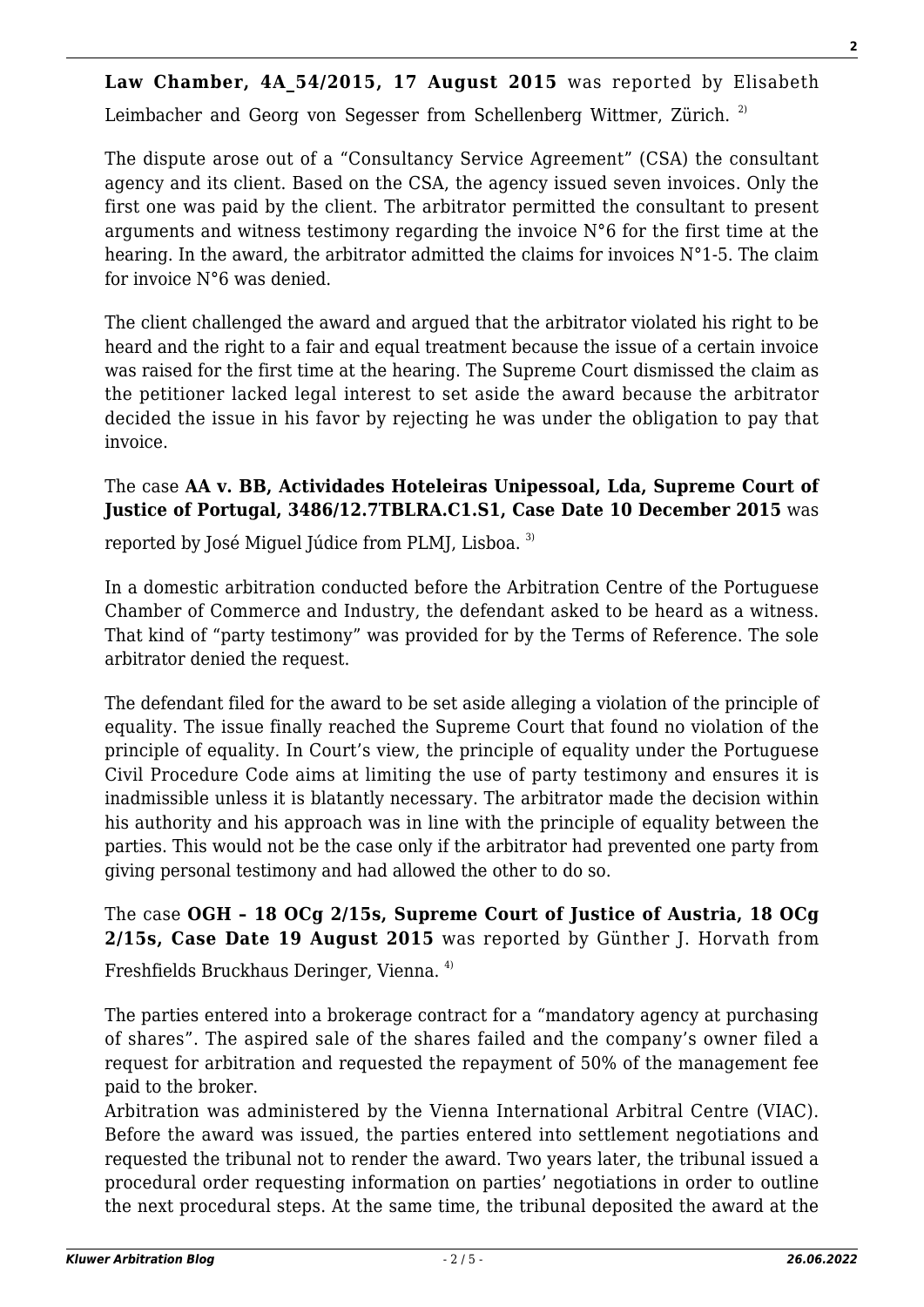VIAC. Claimant informed the tribunal that the settlement was successful and the award should not be rendered. Respondent contended that the settlement negotiations had failed and asked for the award to be issued. The tribunal issued the award dismissing the claim.

Pursuant to Claimant, the right to be heard was allegedly violated because against its assurances in the procedural order, the tribunal rendered the award without disclosing its intended procedure and without giving it the opportunity to make a statement. The Supreme Court saw no proof that the tribunal denied the parties' right to be heard. It must have been clear to the parties that no further evidence production was going to take place since the tribunal deposited the award at the VIAC.

The case **Worldwide Medical Assurance (WWMA), Ltd. Corp. v. SISA Vida S.A., Seguro de Personas (SISA), Supreme Court of Costa Rica, RES. 000280-F-S1-2015 (EXP. 14-000159-0004-AR), Case Date 05 March 2015** was reported by Ryan Mellske from Three Crowns LLP, Washington.

In 2006, SISA, a Salvadoran company, and WWMA, a Panamanian company, entered into a Medical Expenses Reinsurance Contract. WWMA agreed to reimburse SISA when SISA indemnified policy holders for their insurance claims. Later, additional agreements and covering notes have been entered into by the parties.

In 2012, SISA initiated an ICC arbitration against WWMA for alleged failure to reimburse its claim arising under the covering notes. During the arbitration, SISA's witnesses did not appear at the hearing and WWMA was unable to cross-examine them. Nevertheless, the arbitral tribunal relied on their written statements.

The Supreme Court denied WWMA's application to annul the award. Among other reasons, the Court held that the tribunal did afford WWMA equal treatment despite WWMA not having an opportunity to cross-examine SISA Vida's witnesses as WWMA's had not objected in a timely manner.

The case **Sea Emerald S.A. v. State Enterprise "61 Communards Shipbuilding Yard" seeking recognition and enforcement of an arbitral award, Supreme Court of Ukraine, 6-26цс15, 30 September 2015** was reported by Yaroslav Petrov and Anna Tkachova from Asters, Kyiv.

Sea Emerald S.A. filed a motion with Ukrainian court to recognize and enforce the arbitral award rendered against State Enterprise "61 Communards Shipbuilding Yard". Before the Supreme Court the debtor agued that the procedure for service of notices specified in the arbitral clause had been breached.

English law was applicable to the contract, pursuant to which the parties were entitled to choose the way of serving notices. Under the contract, the party seeking arbitration had to send the other party a written notice via telex, telegram, airmail, mail and hand delivery. The notice of arbitration was sent to the debtor via e-mail.

The Court stated that according to Article 5 (1) of the New York Convention, recognition and enforcement of the award may be refused when the party furnishes proof that it was not given proper notice of the appointment of the arbitrator or of the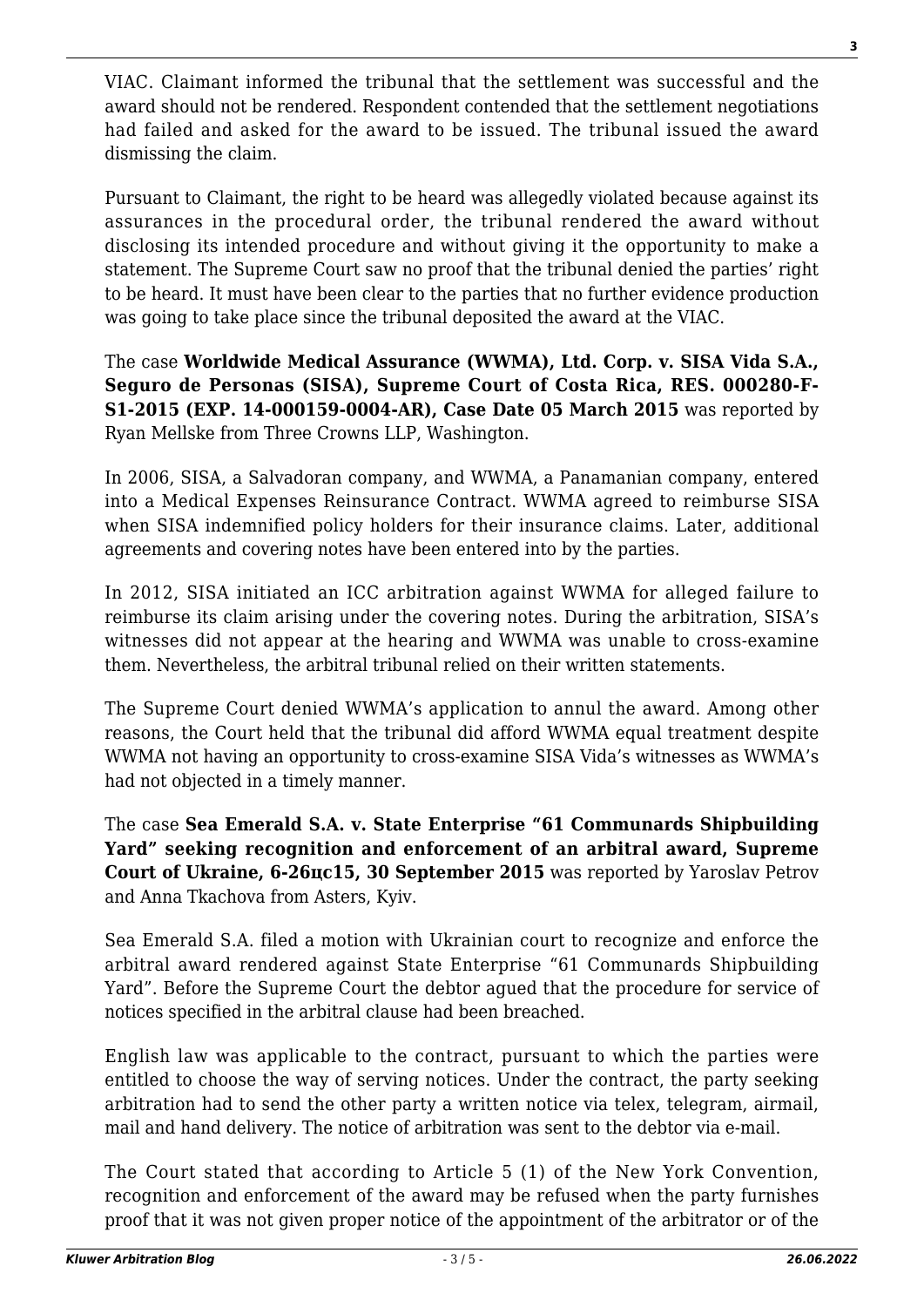arbitration proceedings or was otherwise unable to present its case. In Court's opinion, the parties did not provide for the use of electronic documents, moreover, no e-mail addresses of the parties were stated in the contract. The Court remanded the case to the lower court to determine whether the debtor was given proper notice of the appointment of the arbitrator and the arbitration proceedings and was able to present its case.

*To make sure you do not miss out on regular updates from the Kluwer Arbitration Blog, please subscribe [here](http://arbitrationblog.kluwerarbitration.com/newsletter/). To submit a proposal for a blog post, please consult our [Editorial Guidelines.](http://arbitrationblog.kluwerarbitration.com/editorial-guidelines/)*

#### **Profile Navigator and Relationship Indicator**

Offers 6,200+ data-driven arbitrator, expert witness and counsel profiles and the ability to explore relationships of 13,500+ arbitration practitioners and experts for potential conflicts of interest.

### [Learn how](https://www.wolterskluwer.com/en/solutions/kluwerarbitration/practiceplus?utm_source=arbitrationblog&utm_medium=articleCTA&utm_campaign=article-banner) **[Kluwer Arbitration Practice Plus](https://www.wolterskluwer.com/en/solutions/kluwerarbitration/practiceplus?utm_source=arbitrationblog&utm_medium=articleCTA&utm_campaign=article-banner)** [can support you.](https://www.wolterskluwer.com/en/solutions/kluwerarbitration/practiceplus?utm_source=arbitrationblog&utm_medium=articleCTA&utm_campaign=article-banner)



References

- **↑1** ITA Board of Reporters Volume XIV Issue 2, March 2016. Available [here.](http://www.kluwerarbitration.com/CommonUI/document.aspx?id=kli-ka-16-4-001)
- **↑2** ITA Board of Reporters Volume XIV Issue 1, January 2016. Available [here](http://www.kluwerarbitration.com/CommonUI/document.aspx?id=kli-ka-15-52-001).
- **↑3** ITA Board of Reporters Volume XIV Issue 3, April 2016. Available [here.](http://www.kluwerarbitration.com/CommonUI/document.aspx?id=kli-ka-16-10-002)